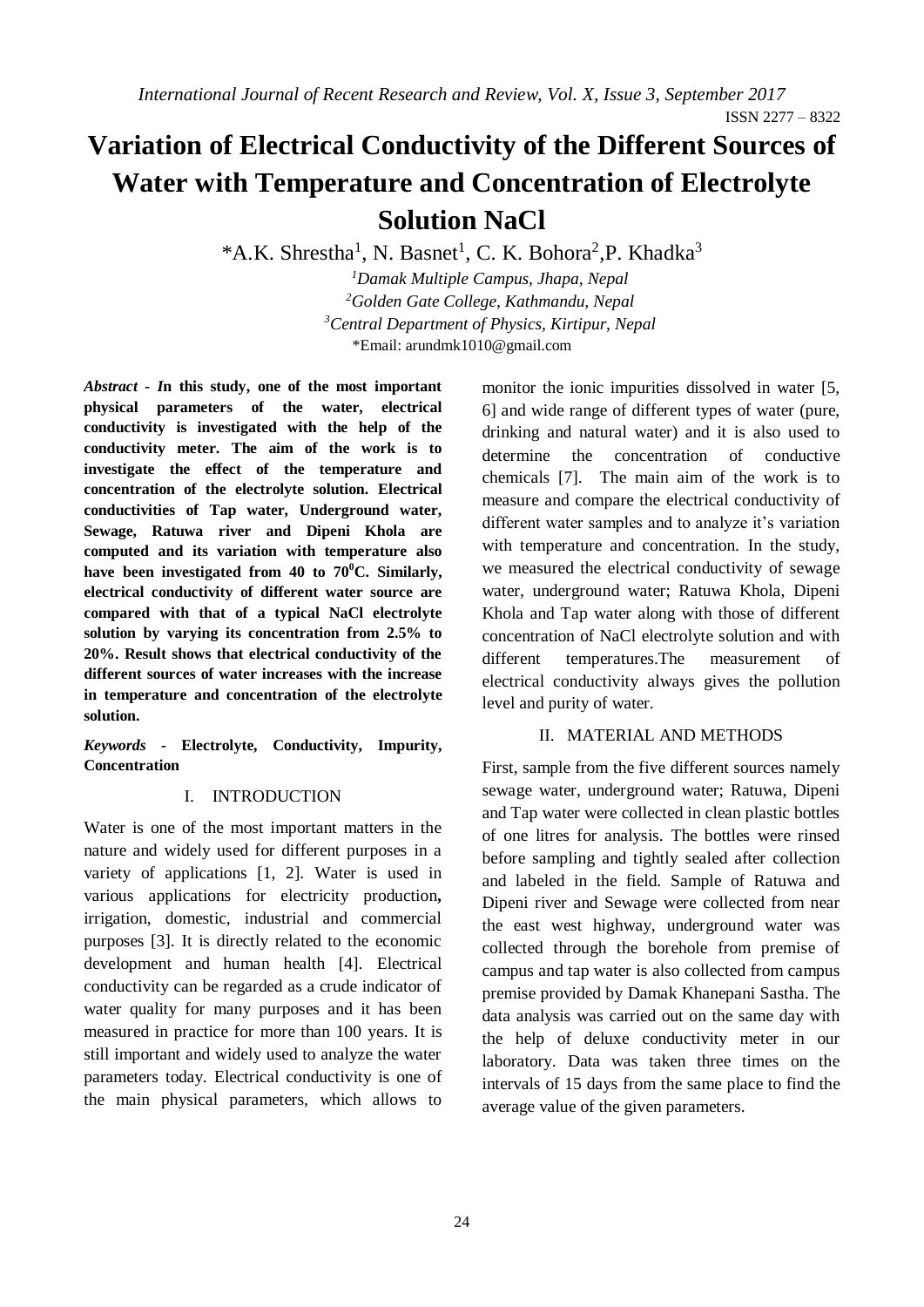#### III. RESULTS AND DISCUSSION

# *A) Variation of electrical Conductivity with Temperature*

An increase in a solution's temperature will cause a decrease in viscosity and increase in the mobility of the ions in the solution. An increase in temperature may also cause an increase in number of ions in the solution due to the dissociation of the molecules. As a result, there will be increase in conductivity of the solution. The variation of the electrical conductivity different water sources with temperature is shown in fig.1.



Fig. 1. Variation of Electrical Conductivity with Temperature

In all samples, when temperature is increased from 40 to  $70^{\circ}$ C, the electrical conductivity will increased by more than 50%. The increased in conductivity of the water samples are due to the increase in mobility of the ions. The result also shows that electrical conductivity of water sample ranges from 0.28 to 0.82 mS/cm at  $40^{\circ}$ C during the study. The minimum was found at Ratuwa River and highest conductivity was found in the Sewage. It is nearly three folds of the Ratuwa River. As we know that Sewage collects the domestic, municipal and industrial waste, so it has high value of dissolved organic and inorganic matter. On the other hand, Ratuwa river is the natural river started from mountain region. It has very low probability of contamination from domestic and municipal waste materials. Due to the high value of the dissolved solids content, Sewage has maximum and Ratuwa has least value of electrical conductivity.

# *B) Variation of Conductivity with Concentration of NaCl*

Sodium chloride is the electrolytic solution and it is used as the impurity for the given water sample. The concentration of the NaCl is varied from 2.5% to 20% and it is shown in fig. 2.



Fig: 2 Variation of Conductivity of water with Concentration of NaCl

Result shows that the conductivity of the each water sample gradually increased as the concentration gradually increased. It is due to the presence of the excess of the ions in the water. Since the charges of the ions in the solution facilitate the flow of electrical current, the conductivity of a solution is highly (but not totally) proportional to its ions concentration. Over large conductivity ranges, conductivity will increase with concentration. Experimentally, it is found that as the concentration increased from 2.5% to 20%, the electrical conductivity increases nearly by more than 300% in all sample.

#### IV. CONCLUSION

An experimental study has been performed to bring out the influence of temperature and concentration of NaCl on the electrical conductivity of different water samples. It has been observed that the electrical conductivity of different water samples have positive correlation with temperature and concentration. It is concluded that parameters such as temperature and impurities (dissolved solids)